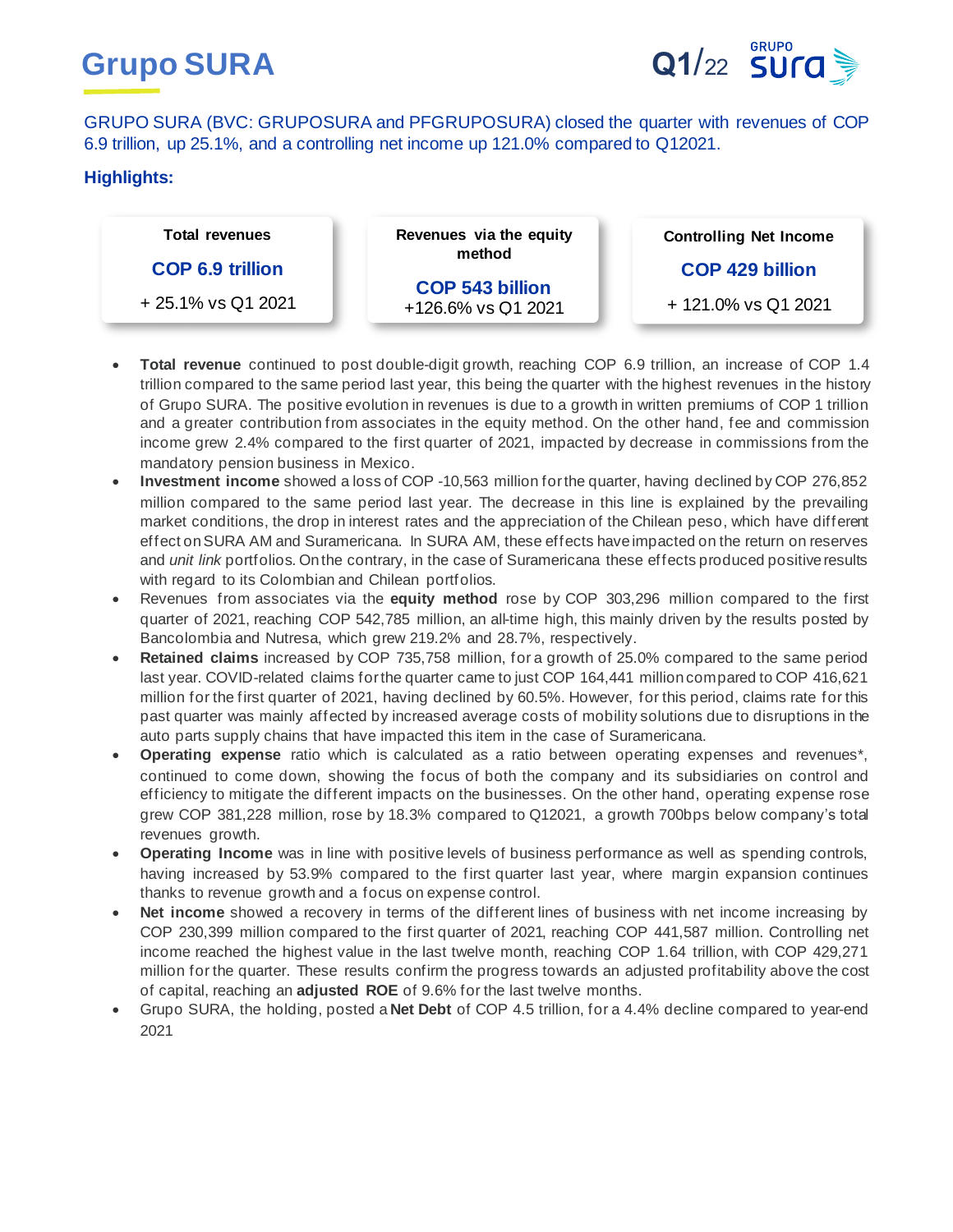

# **Key figures on a consolidated basis:**

| <b>Figures in millions</b>   | <b>1Q22</b>  | <b>1Q21</b>  | $Var.$ % |
|------------------------------|--------------|--------------|----------|
| Written premiums             | 5,753,708    | 4,754,226    | 21.0%    |
| Retained earned premiums     | 5,380,743    | 4.093.446    | 31.4%    |
| Commission income            | 776,716      | 758,726      | 2.4%     |
| Revenues via equity method   | 542,785      | 239,488      | 126.6%   |
| Investment income            | $-10,563$    | 266,290      |          |
| <b>Total revenues</b>        | 6,908,501    | 5,521,382    | 25.1%    |
| Retained claims              | $-3.674.664$ | $-2.938.906$ | 25.0%    |
| Administrative expenses      | $-2,462,349$ | $-2,081,121$ | 18.3%    |
| Operating profit             | 771,488      | 501,355      | 53.9%    |
| <b>Financial Result</b>      | $-283,442$   | $-199,058$   | 42.4%    |
| Net Income                   | 441,587      | 211,188      | 109.1%   |
| Controlling net income       | 429,271      | 194,230      | 121.0%   |
|                              |              |              |          |
| Operating expense / Revenue* | 38.7%        | 41.4%        |          |
| Operating margin             | 11.2%        | 9.1%         |          |
| Adjusted ROE (12m)**         | 9.6%         | 8.0%         |          |

Written premiums include income corresponding to premiums and health care services that were previously recorded as revenues from healthcare *services.*

*The operating expense / Revenue\* ratio is calculated as total operating expenses over total revenues, this excluding investment income and revenues obtained via the equity method. Written premiums include income corresponding to premiums and health care services that were previously recorded as revenues from healthcare*<br>services.<br>The operating expense / Revenue\* ratio is calculated as total operati *services.*<br>The operating expense / Revenue\* ratio is calculated as total operating expenses over t<br>obtained via the equity method.<br>Adjusted ROE (12- mth)\*\* on net income given amortizations of intangibles from acquisitis<br>

*This table does not include all the line items of the Income Statement, more detailed information is provided in the appendices attached to this report.*

### **Summary of results broken down per line of business**

| <b>Figures in millions</b>                      | 1Q22       | <b>1Q21</b> | $Var.$ % |
|-------------------------------------------------|------------|-------------|----------|
| <b>Suramericana</b>                             | 104,376    | $-10,551$   |          |
| <b>SURA AM</b>                                  | $-46.580$  | 115,652     |          |
| Net income excluding return from legal reserve  | 82,716     | 85.044      | $-2.7%$  |
| Return from legal reserve                       | $-70,008$  | 28,364      |          |
| Fx exchange difference                          | $-59.288$  | 2.243       |          |
| Revenues via equity method Grupo SURA (holding) | 546,075    | 220,733     | 147.4%   |
| Bancolombia                                     | 424,158    | 132,870     | 219.2%   |
| Grupo Argos                                     | 15.822     | 7.438       | 112.7%   |
| Grupo Nutresa                                   | 105,213    | 81,322      | 29.4%    |
| <b>Otros</b>                                    | 882        | -897        |          |
| Other results Grupo SURA (holding)              | $-162,284$ | $-114.645$  | 41.6%    |
| Fx exchange effect                              | $-5.008$   | $-1.040$    | 381.3%   |
| Administrative expenses                         | $-29,889$  | $-13,162$   | 127.1%   |
| <b>Interests</b>                                | $-111.803$ | $-107.284$  | 4.2%     |
| Other                                           | $-15,583$  | 6,841       |          |
| Net income                                      | 441,587    | 211,188     | 109.1%   |

*\*The net result of the legal reserve is adjusted for the deferred tax allocated to the legal reserve and includes Protección's legal reserve, this duly adjusted for the stake held.*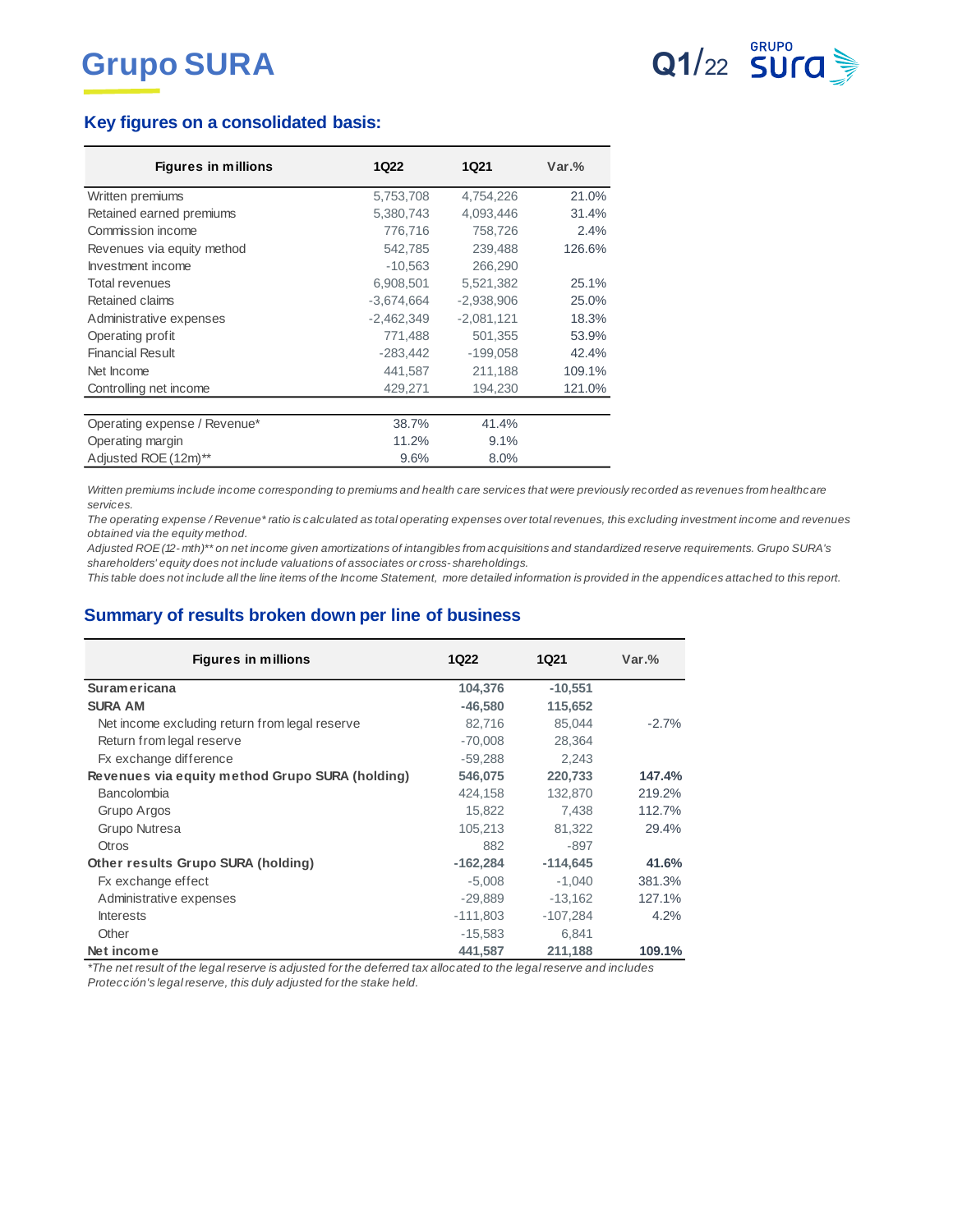

# **Highlights:**

# **Written premiums COP 5.6 trillion** + 21.4% vs Q12021

**% Retained claims / REP 71.6%** 

vs 70.6% for Q12021

**Net Income**

# **COP 104 billion**

- A positive level of growth was obtained in **written premiums** for all insurance segments, this led by the car and health care solutions with growths of 29.9% and 22.3%, respectively. Also worthy of mention is the 31.5% growth with the mandatory insurance business in Colombia, thanks to an increase in the subscriber bases for both the EPS (mandatory health care) and the ARL (occupational health and safety) subsidiaries.
- The **claims rate** was higher compared to the same quarter last year, mainly due to the car solution, which showed generalized increases in average costs throughout the region and is returning to pre-pandemic frequency levels. On the other hand, COVID claims during the quarter reached COP 164,441 million, showing declines of 60.5% compared to the same quarter last year, as well as a decrease of 11.4% compared to the fourth quarter of 2021.
- **Administrative expense** continued to be a strategic focus of our efficient resource management initiative, as well as the transformation of our operating models and a continued drive towards greater productivity levels; all of which has so far produced a 0.8% reduction in this ratio. During this quarter, the growth in expense was due to the seasonal effect of our investments in technology as well as sales force incentive plans, both factors due to level out in the next few quarters.
- The Company's **financial results** showed an important level of growth compared to last year, this driven by higher inflation throughout the region, which benefits the Colombian and Chilean portfolios given the inflation-linked that accompanies the insurance liabilities of these regional businesses.
- **Net income** and **ROTE** showed the current uptrend with our insurance business, in spite of the pressure exerted by higher average costs of automobile claims, which impacted the Company's claims rate.
- During the first quarter of this year, the company continued with the divestiture of our previous surety bond business in Argentina, this mainly belonging to the ACG company, the value of which comes to USD 8.2 million. This was carried out as part of our strategic goal of specializing more in the Property and Casualty as well as Life Insurance segments, as a part of a consolidation process on the Argentinian market.

# **Key figures:**

| <b>Figures in millions</b>           | <b>1Q22</b>  | <b>1Q21</b>  | $Var.$ % |
|--------------------------------------|--------------|--------------|----------|
| Written premiums                     | 5,583,038    | 4,598,205    | 21.4%    |
| Retained earned premiums (REP)       | 4,928,660    | 3,992,587    | 23.4%    |
| Retained claims                      | $-3,530,362$ | $-2,816,833$ | 25.3%    |
| <b>RT</b>                            | 407.951      | 404.740      | 0.8%     |
| Administrative expenses              | $-682,572$   | $-597.544$   | 14.2%    |
| Investment income                    | 376.233      | 199,275      | 88.8%    |
| Net income                           | 104,376      | $-10,551$    |          |
|                                      |              |              |          |
| % Retained claims / REP              | 71.6%        | 70.6%        |          |
| % Admin. Expenses / Written premiums | 12.2%        | 13.0%        |          |
| Adjusted ROE (12m)                   | 4.3%         | 2.7%         |          |
| Adjusted ROTE (12m)                  | 5.5%         | 3.4%         |          |

*This table does not include all the line items of the Income Statement, more detailed information is provided in the appendices attached to this report.*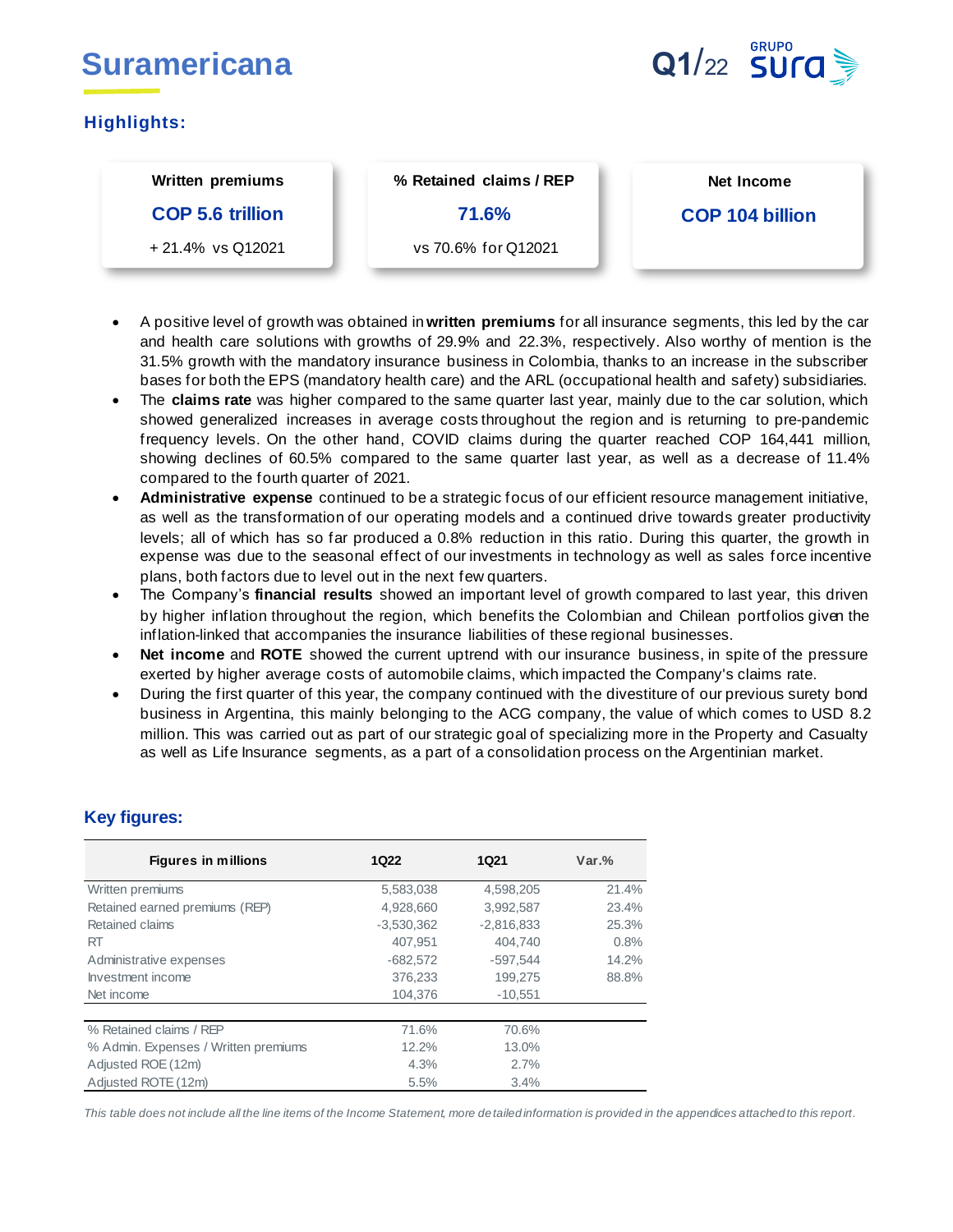

# **Life Insurance Segment:**

| <b>Figures in millions</b>           | 1Q22       | 1Q21       | $Var.$ % |
|--------------------------------------|------------|------------|----------|
| Written premiums                     | 1,635,081  | 1,401,067  | 16.7%    |
| Retained earned premiums (REP)       | 1,556,493  | 1,356,720  | 14.7%    |
| Retained claims                      | $-995.679$ | $-919.235$ | 8.3%     |
| % Retained claims / REP              | 64.0%      | 67.8%      |          |
| Technical result                     | 45,537     | 44,537     | 2.2%     |
| Administrative expenses              | $-192,163$ | $-160,620$ | 19.6%    |
| % Admin. Expenses / Written premiums | 11.8%      | 11.5%      |          |
| Investment income                    | 290,807    | 148,611    | 95.7%    |
| Net Income                           | 148,706    | 48,037     | 209.6%   |
|                                      |            |            |          |

*Administrative expenses\* includes administrative expenses + fees*

#### Premiums

The growth in written premiums for this segment was driven by the health care solution with a growth of 22.3%, thanks to the amount of new business and policy renewals that took place in this past quarter. Also noteworthy is the Occupational Health and Safety business, which scored a growth of 18.1% for the quarter, thanks to a larger exposed mass, which now reaches 4.2 million insured subscribers.

Retained earned premiums rose to a lesser degree compared to written premiums given higher reserves that were set up both unearned premium reserves (in line with the growth in the life insurance business) as well as mathematical reserves (due to adjustments to account balances as a result of higher inflation in Colombia).

### Claims rate

The improvement with the claims rate in Q1 2022 was due to a drop in COVID cases for the quarter thanks to lower levels of infection and fatal cases throughout the region. COVID-related claims for the first quarter of the year amounted to COP 51,347 million, for a 76.8% decline compared to the same period last year. On the other hand, non-COVID claims reached pre-pandemic frequency levels in the life, health and occupational risk solutions.

#### Operating efficiency and other expenses

Administrative expense rose due to greater investments made in technology during this first quarter, mainly in Colombia, these focusing on projects designed to strengthen our management systems and increase our agility with our operating models.

Furthermore, miscellaneous insurance expense rose by 55.4%, given the freeing up of a provision in 2021 amounting to COP 38,946 million that was first set up in Q4 2020 for providing care and compensation to people infected with COVID in December 2020.

#### Investment income

Our investment portfolios performed well during the first quarter of the year, with investment income rising by 95.7% with respect to the same period last year, this mainly due to higher inflation. In the particular case of Colombia, the volatility prevailing with interest rates was mitigated by our held to maturity classification strategy.

#### Net income

Finally, this segment's results were driven by higher financial income. It is worth noting that this segment's technical result rose by 2.2%, even though in 2021 the provision for COVID care as relates to miscellaneous insurance expense was freed up.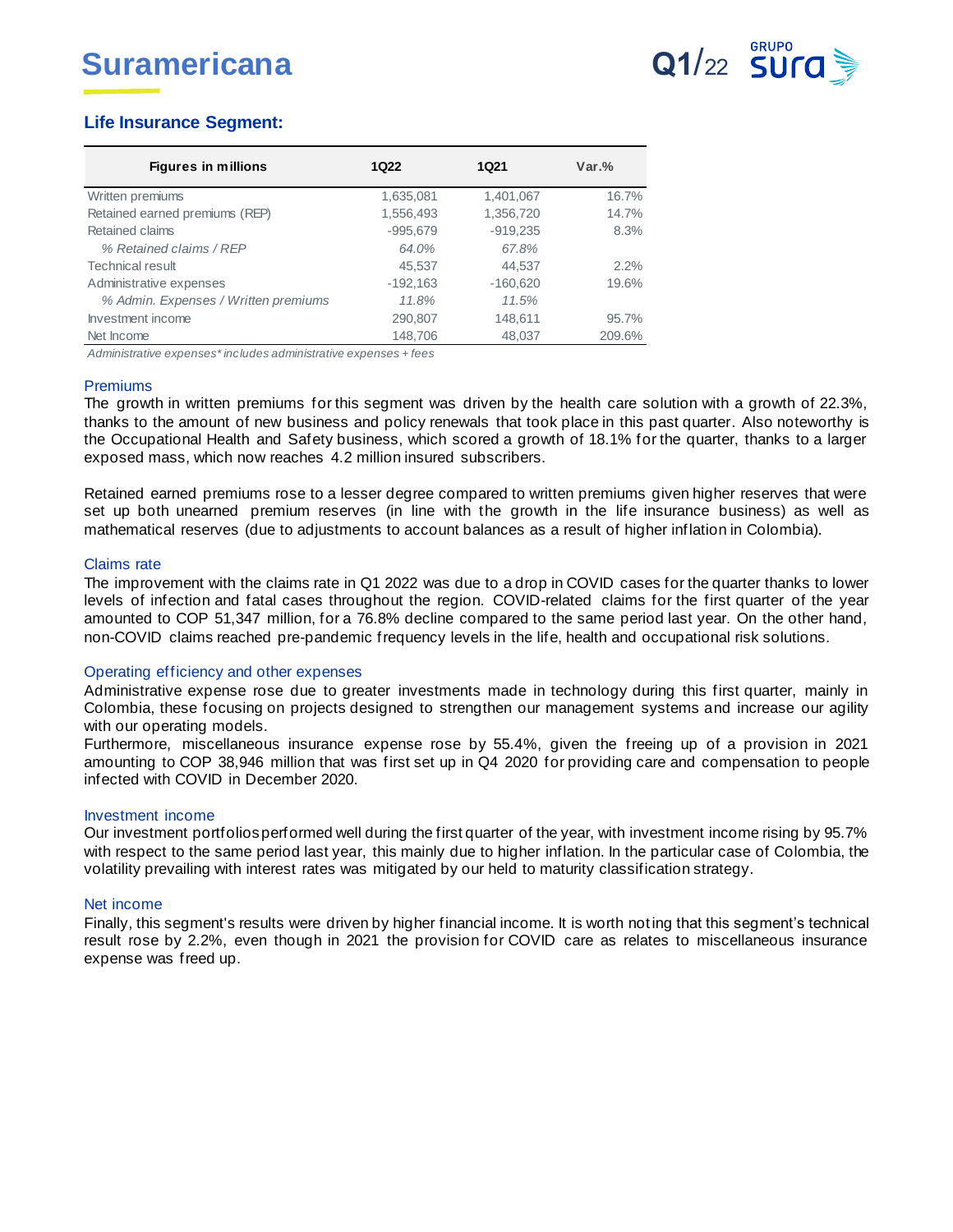

## **Property and Casualty Insurance Segment:**

| <b>Figures in millions</b>                  | 1Q22       | 1Q21       | $Var.$ % |
|---------------------------------------------|------------|------------|----------|
| Written premiums                            | 2,162,779  | 1,867,472  | 15.8%    |
| Retained earned premiums (REP)              | 1,575,200  | 1,305,223  | 20.7%    |
| Retained claims                             | $-866.514$ | $-682.939$ | 26.9%    |
| % Retained claims / REP                     | 55.0%      | 52.3%      |          |
| Technical result                            | 205.088    | 208,107    | $-1.5\%$ |
| Administrative expenses* includes administr | $-321,971$ | $-279.774$ | 15.1%    |
| % Admin. Expenses / Written premiums        | 14.9%      | 15.0%      |          |
| % Combined ratio                            | 109.5%     | 108.1%     |          |
| Investment income                           | 84.482     | 49.891     | 69.3%    |
| Net Income                                  | 14,238     | $-10.093$  |          |

*Administrative expenses\* includes administrative expenses + fees*

#### Premiums

Written premiums were driven by a growth in the different mobility insurance solutions, both mandatory scoring a growth of 31.2% and voluntary with another 29.9%. Both increases were the result of the recovery seen with the sales of these products in the light of lesser mobility restrictions, thereby producing more new sales, as well as having adjusted rates to offset the increases in average costs given disrup tions with the supply chain. The significant growth scored by the mobility solution within this segment also produced higher retained earned premiums compared to written premiums, due to low levels of risks being assigned to reinsurers.

On the other hand, sales of our life insurance solutions, which are consolidated in this segment and represent 11.8% of this segment total premiums, scored a growth in premiums of 37.8%, with our Mexican subsidiary deserving special mention with higher new sales and policy renewals that are incorporating the new rate increases.

#### Claims rate

The higher claims rate corresponding to the Property and Casualty segment was due to the car insurance solution, which recorded a claims rate of 71.9% compared to just 60.7% last year. Car insurance was the solution that was mainly affected by disruptions with the supply chain, which in turn increased the average cos ts of repairing existing vehicles and insuring new ones.

On the other hand, the claims rate corresponding to corporate insurance recorded a drop of 29.3%, this compared to 30.1% for Q1 2021, thanks to a lower incidence of severity events. In addition to this, the life insurance solutions that are consolidated in this segment recorded a lower claims rate due to lower COVID-related cases, which for this quarter had an overall impact of COP 14,247 million, thereby producing a drop of 59.0% compared to last y ear and another 6.7% compared to Q4 2021.

#### Operating efficiency and other expenses

Net commissions versus earned premiums came to 19.8%, while for Q1 2021 these stood at 19.3%. This increase is due to a higher volume in the affinity channels in Argentina, Brazil, Panama and Uruguay, where acquisition costs are higher than average.

Administrative expenses increased by 15.1%, due to expenses directly related to income, such as operating tax, financial expense and incentive plan expenses. It is worth noting that administrative expense versus written premiums showed a drop of 10 bp, thereby demonstrating constant efforts in obtaining greater operating efficiencies in different lines of business.

#### Investment income

Investment income performed well during the f irst quarter of this year, having risen by 69.3% compared to the same period last year, mainly due to higher inflation and higher reinvestment rates that offset valuation loss es appraised at market rates. Countries such as Colombia, Chile and Brazil benefited from these higher levels of inflation and interest hikes, while countries such as Uruguay and the Dominican Republic had to deal with a more challenging quarter due to the appreciation of their local currencies, which, however, thanks to our asset-liability matching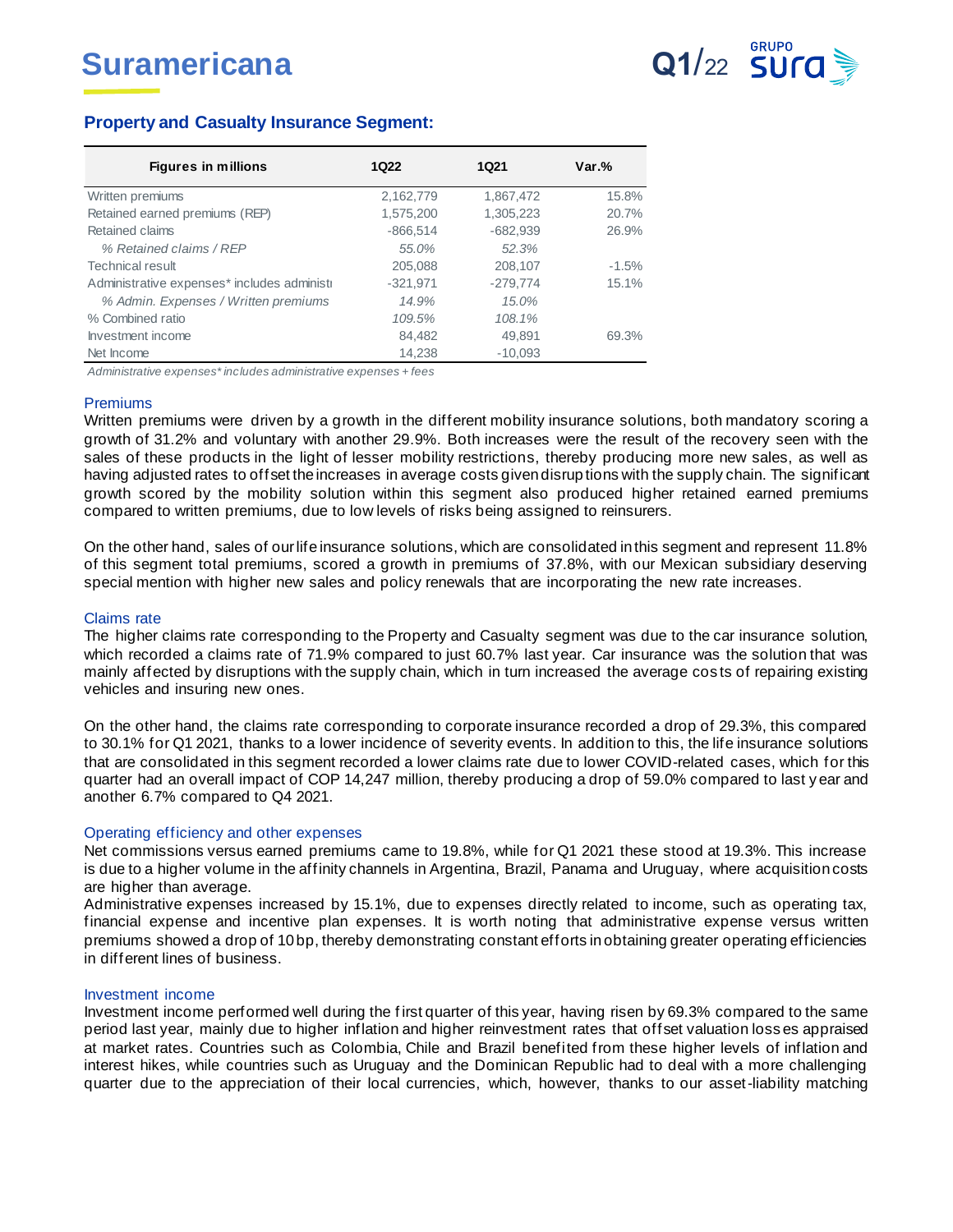# **Suramericana Q1/22 SUrg**



strategy in dollars allowed for a certain amount of offsetting on a total company level that largely mitigated the losses incurred with the overall investment portfolio.

#### Net income

Net income was driven by higher returns from investment portfolios, which allowed it to mitigate the effect of a higher claims rate with our mobility solutions.

## **Health Care Segment:**

| <b>Figures in millions</b>           | 1Q22         | 1Q21         | $Var.$ % |
|--------------------------------------|--------------|--------------|----------|
| Written premiums                     | 2,111,063    | 1,659,302    | 27.2%    |
| Retained claims                      | $-1,971,292$ | $-1,528,540$ | 29.0%    |
| % Retained claims / REP              | 93.4%        | 92.1%        |          |
| Administrative expenses              | $-145.309$   | $-124,735$   | 16.5%    |
| % Admin. Expenses / Written premiums | 6.9%         | 7.5%         |          |
| Net Income                           | $-2.241$     | 843          |          |

*Administrative expenses\* includes administrative expenses + fees*

### Premiums

The growth in premiums for this segment was driven by the Mandatory Health Care subsidiary (EPS), which scored a 35.7% increase given 367 thousand additional subscribers compared to year-end 2021, for a total subscriber base of 5.1 million. During this past quarter, EPS Sura received 288 thousand subscribers from other mandatory health care companies.

It should be noted that during this period revenues from the health care services provided by the IPS and Diagnostic Aids subsidiaries dropped by 1.4% due to the contracting of the COVID services rendered.

#### Claims rate

The claims rate here was impacted by changes to the segment's composition, given the Mandatory Health Care subsidiary (EPS) having a greater share of the total, with this subsidiary not only scoring higher growth rates but also incurring higher claims rates compared to the other service providing subsidiaries. If we were to separate the different lines of business in this segment, we would see drops in the claims rates, especially in the case of the Mandatory Health Care subsidiary (EPS) with 98.8% while this came to 99.2% last year. This favored by lower COVID-related cases offsetting a higher claims rate due to the PBS (basic health plan) being updated.

### Operating efficiency and other expenses

This segment scored a drop in its respective expense account thanks to the transformation strategies carried out with our operating model, which includes a controlled growth in the expenses recorded by our Mandatory Health Care subsidiary, in spite of a significant increase in the number of subscribers, thereby producing an expense ratio of 3.8%, while for the same period last year this came to 3.9%.

#### Net income

The drop in net income was due to lower levels of income on the part of the IPS (the Health Care Service Provider Institute) and Ayudas Diagnosticas Sura (Diagnostic Services), whose results in 2021 were leveraged by an increase in COVID-related services.

### **Corporate Segment and Others**

The Corporate segment recorded a loss of COP 58,726 million, 16.6% higher than in the same quarter last year. The main factors that led to this increase were: higher inflation in Colombia, which produced higher interest payments for the Holding Company, and the consolidation of the Vaxthera business, which produced a negative effect from the standpoint of revenues obtained via the equity method since this subsidiary is still at a research and development stage. It is important to note that this segment is also carrying out processes aimed at increasing its operating efficiency, which produced a 9.8% reduction in administrative expense for the quarter.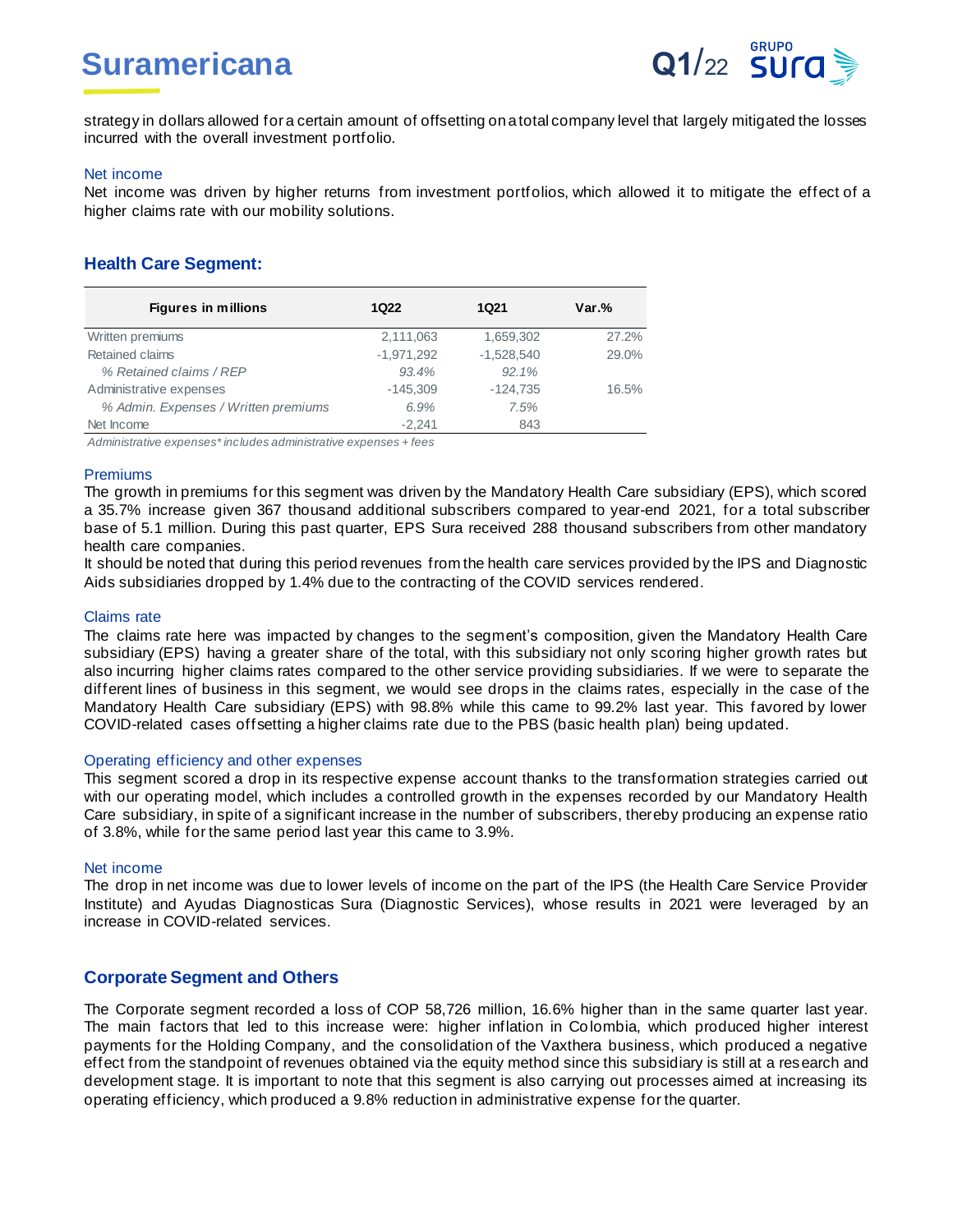



# **Highlights:**

#### **Fee and commission income**

**COP 609 billion**

-6.3% vs Q1 2021

**EBITDA (excl. reserve requirements)**

**COP 266 billion** -10.2% vs Q1 2021 **Net income**

### **- COP 46 billion**

- **Fee and commission income** decreased for the quarter as a result of the regulatory lowering of the commissions charged by the Pension Savings Business (APR) in Mexico. This impact was mitigated by the growth of the Pension Savings Business in Chile, Peru and Uruguay, where the average wage base increased by 9.7%, this driven by an accelerated recovery of the job markets in these countries coupled with a growth in wages due to higher inflation rates.
- Returns from the Company's **reserve requirements** had a negative performance as a result of higher interest rates throughout the region. However, SURA Asset Management's investment teams managed to achieve superior results in relative terms. The Pension Savings Business in Chile, Peru and Colombia produced 12-month returns that were above the industry average in all managed portfolios. On the other hand, SURA Investment Management (SURA IM) achieved alpha in 65% of its traditional AUM while expanding its offering of alternative assets.
- Revenues obtained via the **equity method**, where those corresponding to the 49.36% stake held AFP Protección are mainly recorded, were affected by lower returns from the company's reserve requirements along with higher provisions for pension insurance, due to (i) lower rates of return on reserves; (ii) growth expectations above basic wage inflation; and (iii) an increase in the claims rate.
- **Operating expense** remained constant in nominal terms but declined in real terms compared to the 12 month inflation rate in all those countries where the company operates. The company's efficiency and productivity efforts partially mitigated the impact of the drop in operating revenues on overall operating income.
- **Net income and ROTE** were also adversely affected, not only from the operating and reserve requirement standpoints, but also by a negative exchange difference of COP 59,288 million due to the 7.7% appreciation of the Chilean peso, which affected the company's average balance in Chile in the amount of USD 89 million. Financial expense attributable to the company's indebtedness declined thanks to the amount of financial obligations having been pre-paid in 2021, this amounting to COP 505,500 million
- SURA IM signed a regional distribution agreement with the firm, Edmond de Rothschild Asset Management, for the purpose of making the latter's full range of investment products and solutions available to the SURA IM clients. Off-shore AUM reached COP 194.500 million at the end of the quarter.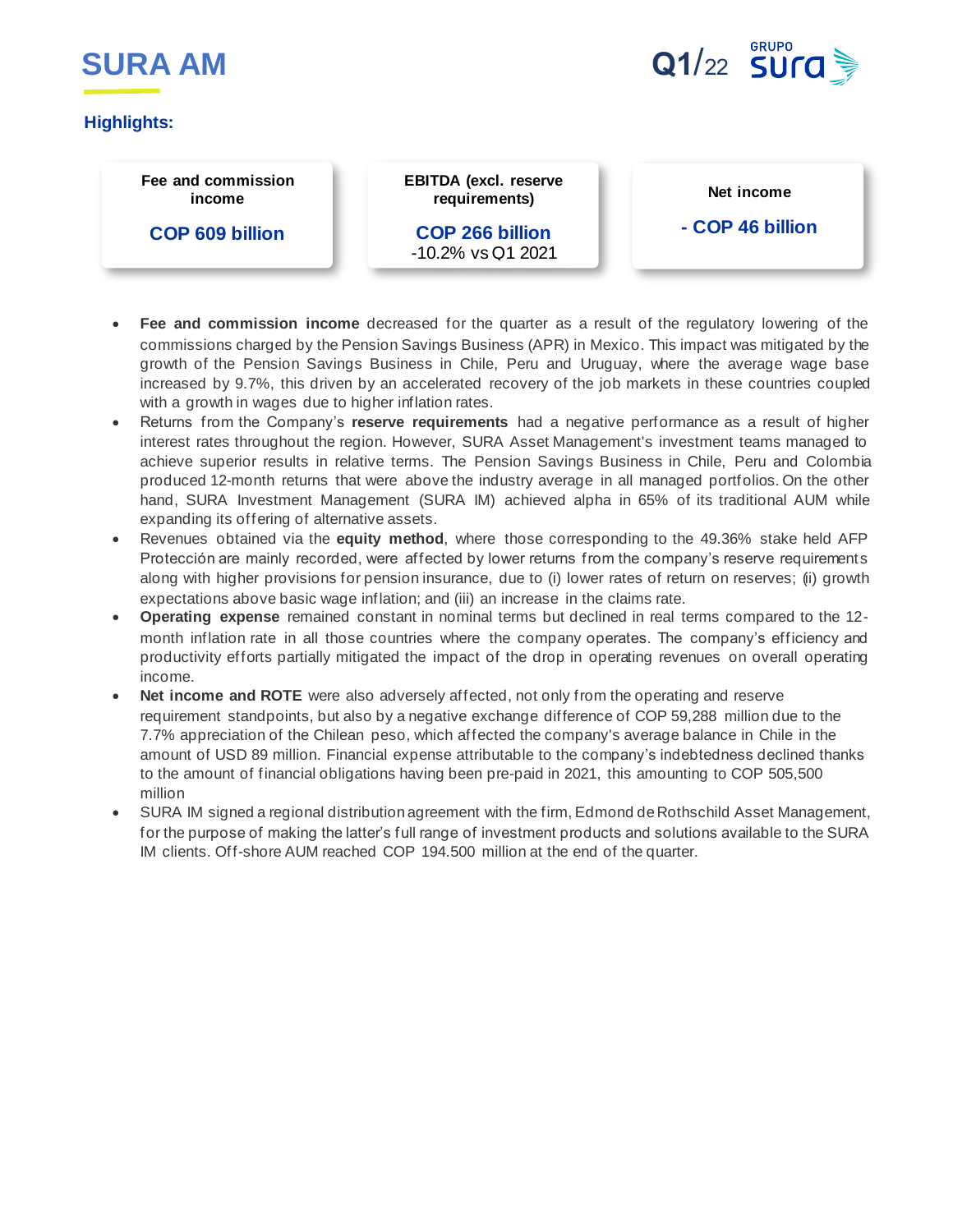

# **Key figures:**

| <b>Figures in millions</b>          | <b>1Q22</b> | <b>1Q21</b> | $*Var.$ %<br>Ex-Fx |
|-------------------------------------|-------------|-------------|--------------------|
| Fee and commission income           | 609,281     | 620,955     | $-6.3%$            |
| Income from legal reserves (encaje) | $-81,100$   | 19,019      |                    |
| Income (expense) via equity method  | 1,050       | 19,335      | $-94.6%$           |
| Operating expenses                  | $-465,101$  | $-445,893$  | 0.1%               |
| <b>EBITDA</b>                       | 170,447     | 304,087     | $-46.5%$           |
| <b>EBITDA ex. Legal reseve</b>      | 266,305     | 296,550     | $-10.2%$           |
| Net Income                          | $-46,580$   | 115,652     |                    |
| Value of legal reserve              | 2,705,750   | 3,082,669   | $-12.2\%$          |
|                                     |             |             |                    |
| % Consolidated annualized Yield     | $-12.0%$    | 2.5%        |                    |
| Operating margin                    | 15.9%       | 37.7%       |                    |
| <b>EBITDA Margin</b>                | 28.0%       | 49.0%       |                    |
| EBITDA Margin ex. Legal reserve     | 43.7%       | 47.8%       |                    |
| Adjusted ROE (12m)                  | 5.6%        | 8.4%        |                    |
| Adjusted ROTE (12m)                 | 17.03%      | 29.29%      |                    |
| Total AUM                           | 562,741,540 | 551,781,045 | 2.4%               |

*\*Real percentage change (excluding exchange rate effects)*

*EBITDA ex. reserve\* incorporates the cleaning of the SURA AM reserve and the associated reserve to Portección* 

*This table does not include all the line items of the Income Statement, more detailed information is provided in the appendices attached to this report.*

# **Pension Savings Segment - Pension Fund Management firms:**

| <b>Figures in millions</b>          | <b>1Q22</b> | <b>1Q21</b> | $*Var.$ %<br>Ex-Fx |
|-------------------------------------|-------------|-------------|--------------------|
| Fee and commission income           | 509,452     | 526,928     | $-7.8%$            |
| Fee and comissions Wage base        | 296,882     | 268,909     | 9.5%               |
| Fee and comissions AUM              | 212,570     | 258,019     | $-24.5%$           |
| Income from legal reserves (encaje) | $-77,574$   | 18,290      |                    |
| Income (expense) via equity method  | $-4,317$    | 12,215      |                    |
| Operating expenses                  | $-282,980$  | $-272,531$  | $-1.4%$            |
| % Expenses / Revenues               | 66.2%       | 48.9%       |                    |
| Operating earnings                  | 152,203     | 283,867     | $-48.4%$           |
| Net Income                          | 101,205     | 213,495     | $-54.4%$           |
|                                     |             |             |                    |
| Wage Base*                          | 32,820,387  | 29,144,089  | 12.3%              |
| <b>Total AUM</b>                    | 487,337,166 | 479,926,834 | 1.9%               |
| Clients (in MM)                     | 19.1        | 18.9        | 1.1%               |
| Contribution rate                   | 38.5%       | 36.8%       |                    |

*\*Includes AFP Protección and AFP Integra at 100%.*

*\*Real percentage change (excluding exchange rate effects)*

#### Wage base | AUM

The Wage Base rose by 12.3%, thanks to a higher increase in wages given the currently high levels of inflation along with a recovery in job markets, this was clearly evident with a 170 bp improvement in the contribution rate (contributors / members). The growth in AUM corresponding to the Pension Savings line of business slowed, this affected by negative yields and extraordinary withdrawals in Chile and Peru, which over the last 12 months reached COP 7 trillion.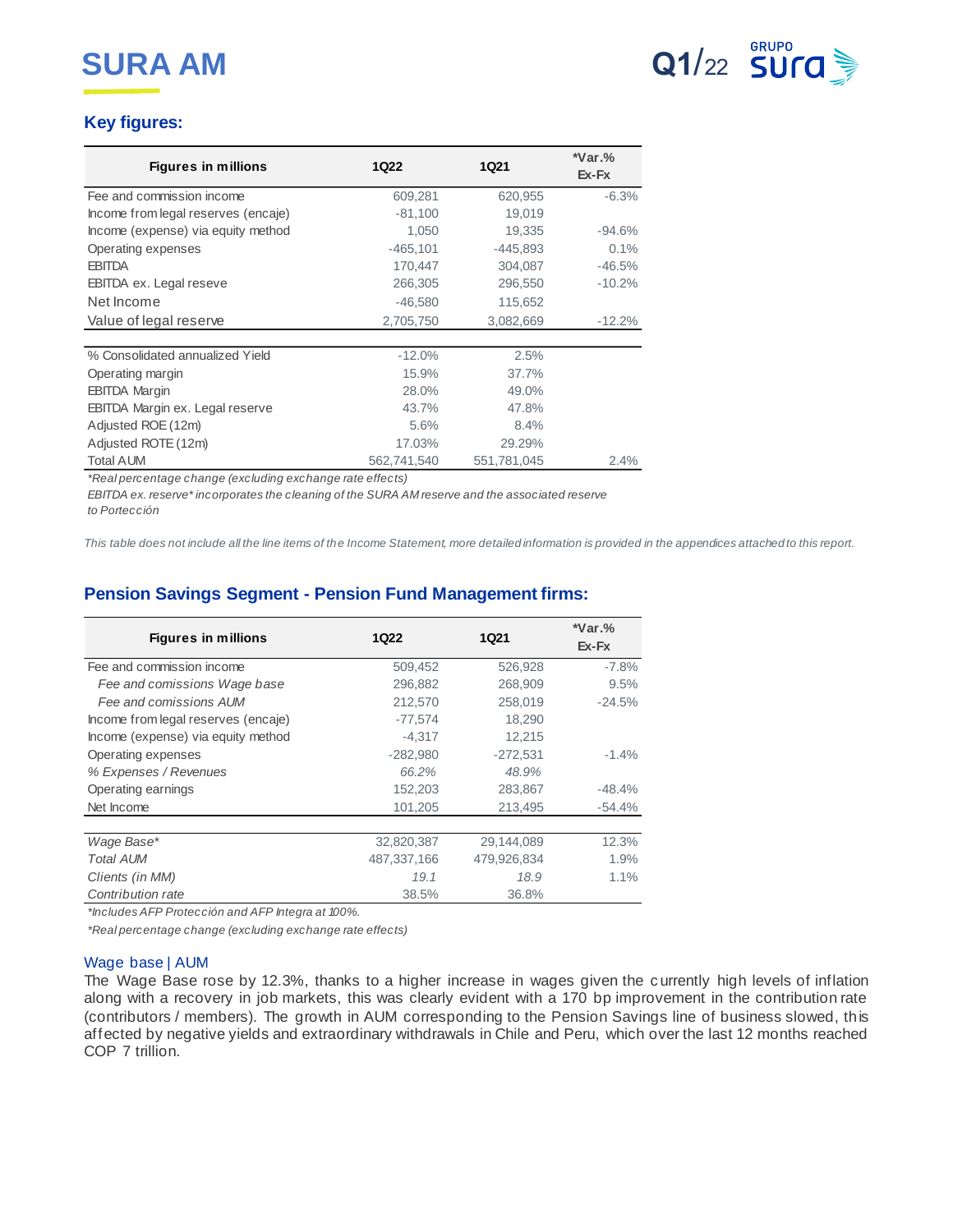



#### Fee and commission income

Fee and commission income fell by 7.8%, given the decline in commission income in Mexico, giv en the new regulatory cap on commissions charged, which in the case of our Pension Fund subsidiary, AFORE SURA, fell from 83 bps in 2021 to 57 bps in 2022. Commissions charged on AUM (100% Mexico and 12.7% in Peru) declined by 24.5%, as a result of a drop of COP 67,527 million in Mexico. On the other hand, wage-based commissions rose by 9.5%, thanks to a higher average wage base thereby mitigating the decline in Mexico.

Furthermore, the Pension Fund business in Peru managed to sign up more than 453 thousand people as part of the second tender for new members of the private pension system, this now reaching a membership base of 1.2 million as of 2019. This tender is expected to close in May 2023, with the advantage of a membership base that is 7 years younger than the current one.

#### Revenues from reserve requirements

Revenues from reserve requirements ended up in negative territory as a result of generalized losses in value suffered by the financial markets. The annualized yield fell from +2.5% in Q1 2021 to -12.0% for Q1 2022. However, in relative terms, SURA Asset Management's investment teams in Chile, Peru and Colombia managed to secure returns that were higher than the industry average over the last 12 months thereby generating alpha in all managed funds. In Chile, the company obtained the highest performance in the industry in the C Fund. In Peru, well performance was achieved in 2 of the 3 funds in the industry. In Colombia, well performance was achieved in 4 of the 6 funds in the industry, including the Severance segment. Although in Mexico the company did not manage to generate alpha compared to the rest of the industry, SURA's SIEFORES (investment funds in which the Pension Fund Management firms invest managed worker resources) once again received a silver rating from Morningstar, the highest in the Mexican industry, thereby recognizing the ability of SURA's investment teams to achieve superior long-term risk-adjusted returns.

#### Revenues obtained via the equity method

During this past quarter, a loss in revenues via the equity method of COP 4,317 million for this segment was recorded, this due to negative returns from reserve requirements and higher provisions regarding pension insurance in the light of (i) lower returns on reserves; (ii) expectations that the basic wage shall continue to grow above inflation; as well as (iii) an increased claims rate. However, the Colombian Pension Fund Management firm, Protección recorded a 15.2% growth in gross income from the mandatory pension segment, as a result of a 15.7% growth in the wage base, as well as a 10.1% growth in the Severance segment. The Wage Base performed well thanks to a recovery with the local job market (with the nation-wide unemployment rate falling from 14.7% at the end of Q1 2021 to 12.1% at the end of Q1 2022); this also driven by a 10% rise in the basic wage for 2022, the largest increase in the last 20 years.

#### Operating efficiency and other expenses

Operating expense fell by 1.4% in nominal terms and close to 10% in real terms, as a result of the efficiency and productivity efforts that the company has been making in recent years, including savings of 25% in expenses for leasing physical space in 2021. This mitigated the negative impact on the company's operating income caused by the drop in revenues. In Mexico, operating expense fell by 4.6% as a result of the adjustments that began to be implemented following the cap on commissions. The modification in the payment of the variable commission for sales agents began to take effect in March and is expected to generate greater savings in acquisition costs in the coming months. In Chile, acquisition costs fell by 2.7%, this due to greater efficiency on the part of our sales teams as well as to the expanded services offered via our digital channel, whose cost is just one third of that incurred by the face-to-face channel. In Peru, operating expense fell by 6.3%, given higher sales productivity.

#### Operating Income / EBITDA

Operating income from the Pension Savings business fell by 48.4%, affected by the drop in commissions from the Mexican Pension Fund subsidiaries and the generalized losses in value incurred on the financial markets. The company's efficiency and productivity efforts mitigated the impact of these factors on our operating income. EBITDA excluding returns to reserve reserve decreased 10%.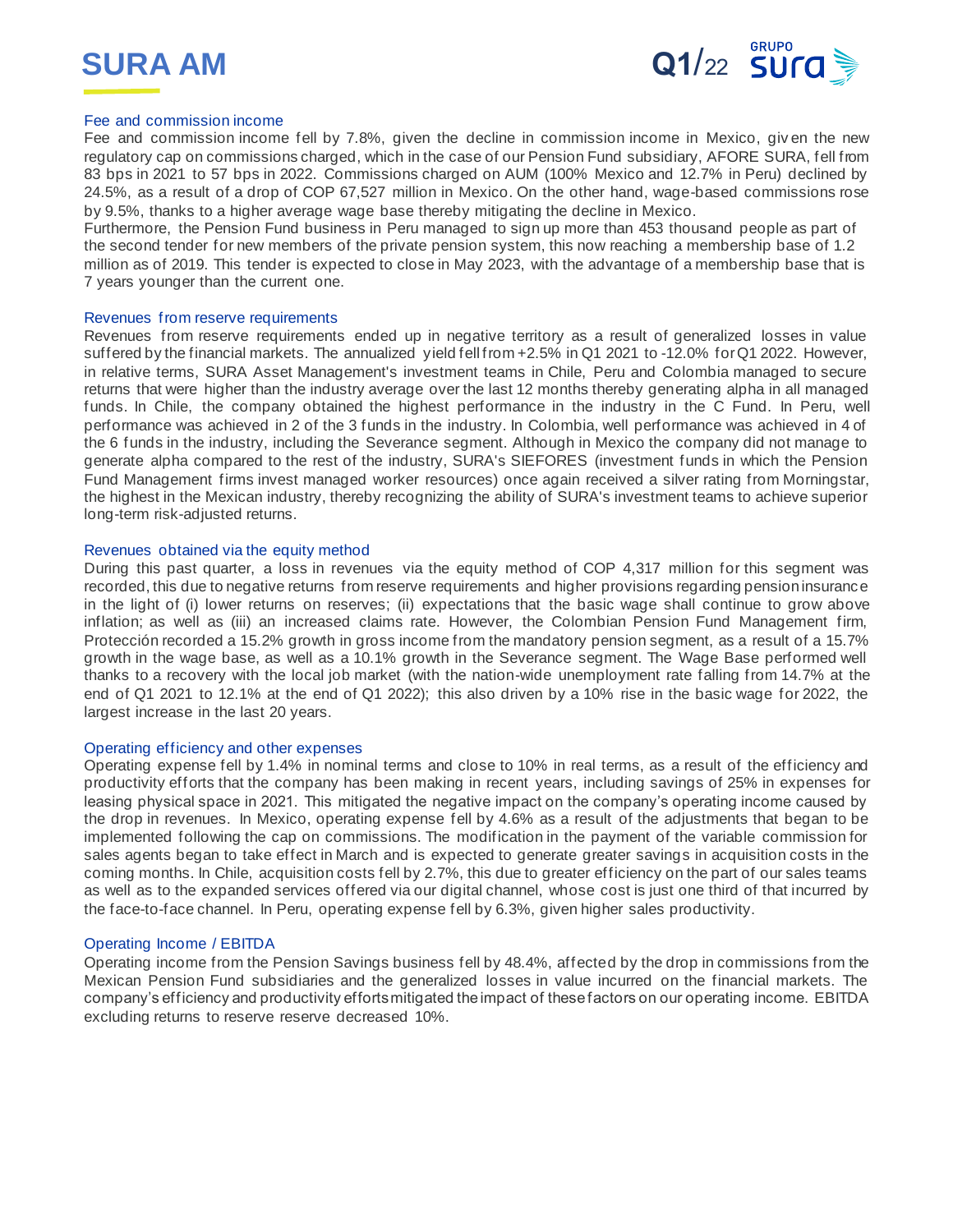

# **Voluntary Savings (Inversiones SURA | SURA Investment Management):**

| <b>Figures in millions</b>        | 1Q22       | 1Q21       | $*Var.$ %<br>Ex-Fx |
|-----------------------------------|------------|------------|--------------------|
| Ingresos por comisiones           | 99,816     | 94.024     | 2.3%               |
| <b>Comisiones Base Salarial</b>   | 5.367      | 7.120      | $-24.6%$           |
| Ingresos por encaje               | $-3.526$   | 729        |                    |
| Gastos Operacionales              | $-115.437$ | $-109.704$ | 2.6%               |
| % Gastos oper. / Ingresos totales | 119.9%     | 115.8%     |                    |
| <b>Utildiad Operacional</b>       | 15.809     | 15.508     | $-0.9%$            |
| <b>Utilidad Neta</b>              | $-1,494$   | 14,172     |                    |
|                                   |            |            |                    |
| FEAUM (IM   Inversiones SURA)     | 75,404,375 | 71,854,211 | 5.9%               |
| Flujo Neto IM +Inversiones SURA   | 1.733.449  | 7.945.833  | $-78.2%$           |
| Clientes totales                  | 2.057      | 1.674      | 22.9%              |

*Real percentage change (excluding exchange rate effects)*

*\* FEAUM (Fee earning AUM)*

#### Net Fund Flow - AUM

The Voluntary segment continued to expand, with a 5.9% growth in AUM and another 22.8% increase in the client's number, which now exceeds 2 million (including 487 institutional clients), thereby enabling the company to continue gaining market share throughout the region. This increase in the number of clients mainly corresponded to Mexico and Peru, countries that have achieved a significant number of clients signed up for the Voluntary Pension business, as a result of digital marketing campaigns and the fast digital affiliation mechanism in the case of Mexico.

AUM growth slowed due to lower yields and a lower Net Fund Flow, in line with the uncertainty prevailing on the financial markets that has made it difficult for the company to attract greater volumes of AUM. Inversiones SURA and SURA IM have made significant efforts to keep transfers of AUM at a minimum by offering their clients a relevant value-added range of products, based on their knowledge of each individual client's financial objectives and investor profile. During this past quarter the company launched 3 new fixed-income funds in Chile and Mexico, a global real estate Fund of Funds in Chile and a principal protected structured note solution in Uruguay.

#### Fee and commission income

Growth in operating income slowed for the quarter, having increased by just 2.3%, this affected by a lower AUM performance and a drop in the average commission charged; this as a result of a higher weighting of products carrying lower risk and lower commissions (fixed-income and money markets) in the portfolios belonging to certain clients, this in response to the uncertainty prevailing on the financial markets. Off-shore products earning dollardenominated commissions, were also affected by the appreciation of Latin American currencies during this period.

### Operating efficiency and other expenses

Operating expense rose in a controlled fashion in keeping with revenues, which allowed us to protect our operating income from the lower growth in revenues. Acquisition costs fell by 12.2% due to the decline in the Net Fund Flow figure. On the other hand, administrative expense rose by 11.5%, which is mainly due to higher inflation throughout the quarter, and to a lesser extent to operating expense with regard to client services, marketing efforts for driving the SURA brand in the region, and the strengthening of Fiduciaria SURA's operating platform in Colombia, this in order to continue taking advantage of the opportunity arising with the institutional market in Colombia, where AUM rose by 273%.

#### Operating income

Operating income amounted to COP 15,809 million, recording a slight variatio n compared to Q1 2021 along with an operating margin of 15.8%, thereby consolidating positive levels of operating leverage for the Voluntary segment. Inversiones SURA and SURA IM achieved a good level of operating results at year-end 2020, after a period of organic investing in equipment, systems, processes, and their organizational structure, this in order to form a powerful investment platform in Latin America offering significant scale in terms of AUM. Since then, this segment has achieved operating income in 5 of the last 6 quarters and it is expected that in the mid-term the driving factors of scale and operating efficiency shall continue to bring their business closer to the goal of achieving a ROE above the cost of capital.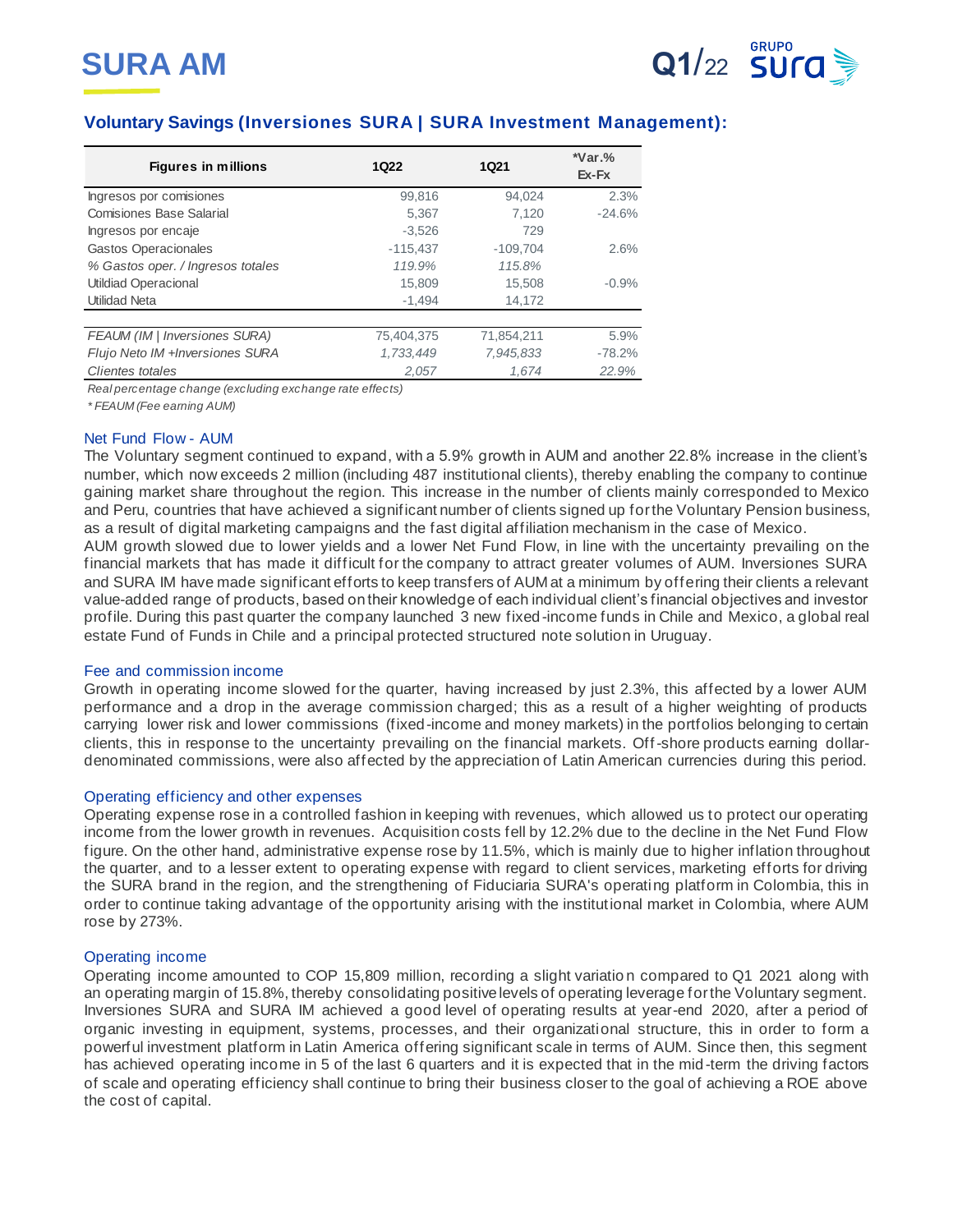



# **Corporate Segment and Others:**

Operating expense corresponding to the Corporate segment fell by 3.5% for Q1 2022 compared to Q1 2021, thanks to the productivity and efficiency efforts the company has been making in recent years, which have resulted in a 25% decline in this line item between 2019 and 2021. However, this segment consolidates the expense of cross-cutting structures relating to strategic planning as well as investments in projects having a regional scope.

On the other hand, financial expense corresponding to the company' s indebtedness declined as a result of having prepaid financial obligations in the amount of COP 505,500 million in 2021.

The insurance segment includes the Unit-Linked product (insurance incorporating savings plans) as well as the life and health care insurance businesses in Chile. The company's total insurance margin reached COP 9,772 million for Q1 2022, up by 157% compared to Q1 2021, as a result of a 20.1% growth in net premiums and higher returns from investments underpinning reserves.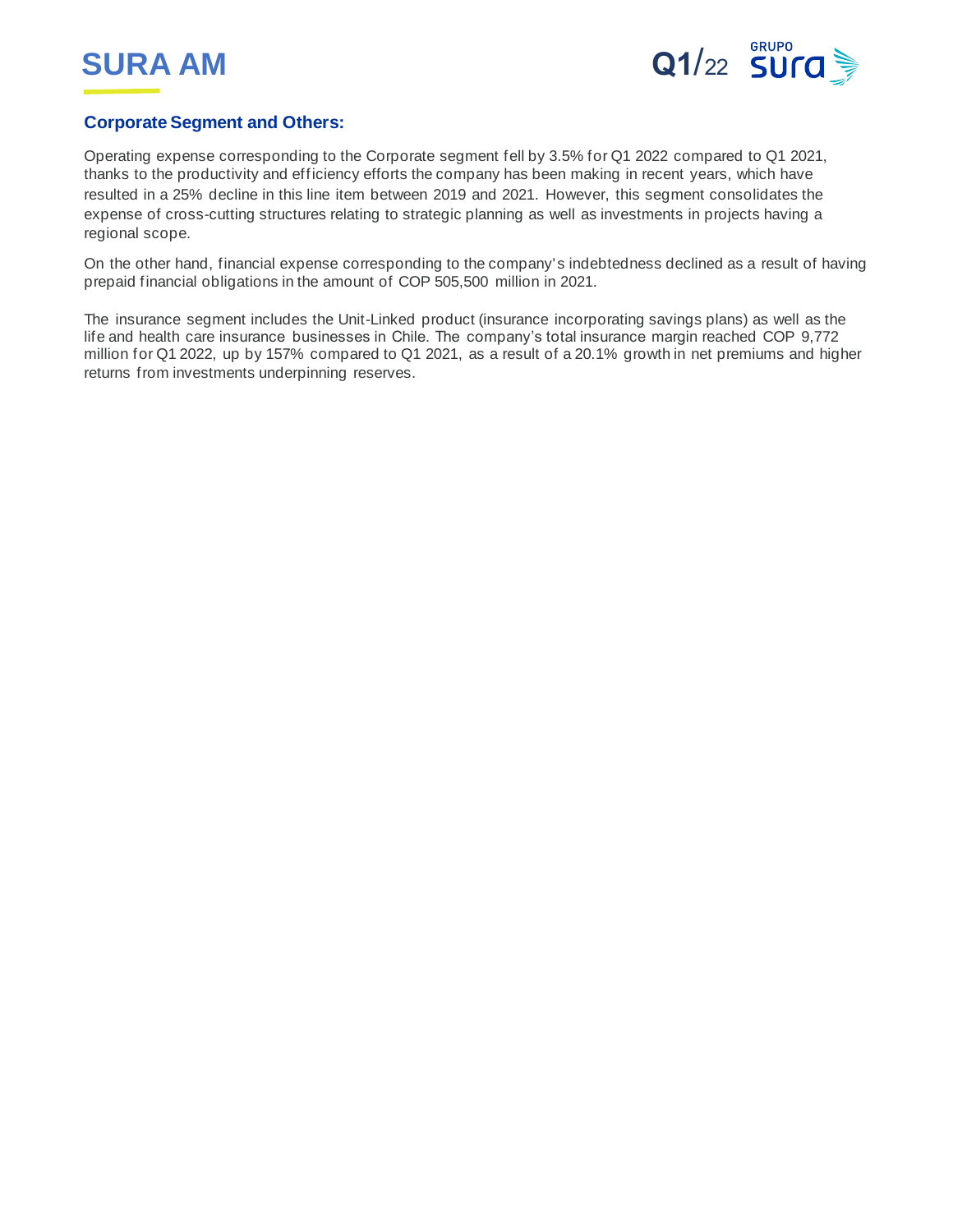# **Grupo SURA-** Separate Financial Statements **Q1/22 SUra**



# **Highlights:**

# **Dividends**

# **COP 932 billion**

+ 254.2% vs Q1 2021

**Revenues obtained via the equity method**

> **COP 97 billion** + 1.5% vs Q1 2021

**Net income**

**COP 892 billion**

+276.8% vs Q1 2021

- **Dividend income** showed an increase of COP 668,761 million, mainly due to higher dividends declared by Bancolombia, which increased by COP 672,135 million compared to the same quarter last year, thanks to the positive performance recorded in 2021.
- **Revenues via the equity method** remained in line with those recorded during the first quarter of last year, showing a recovery in income posted by Suramericana, which rose by COP 93,044 million, while SURA AM recorded a decline of COP 135,523 million given lower returns from its reserve requirements, the exchange difference and the impact that lower commission charges in Mexico had on the overall commission income account.
- **Interest income** rose by COP 2,757 million compared to the first quarter of last year, due to the increase in local interest rates, this partially offset by a decrease in interest due to having canceled a bond hedge worth USD 300 million.
- **Net debt** came to COP 4.5 trillion including hedging appraisals. During this last quarter the Company's debt, consisting of banks, bonds and repos, remained stable compared to year-end 2021, having decreased by COP 61,606 million.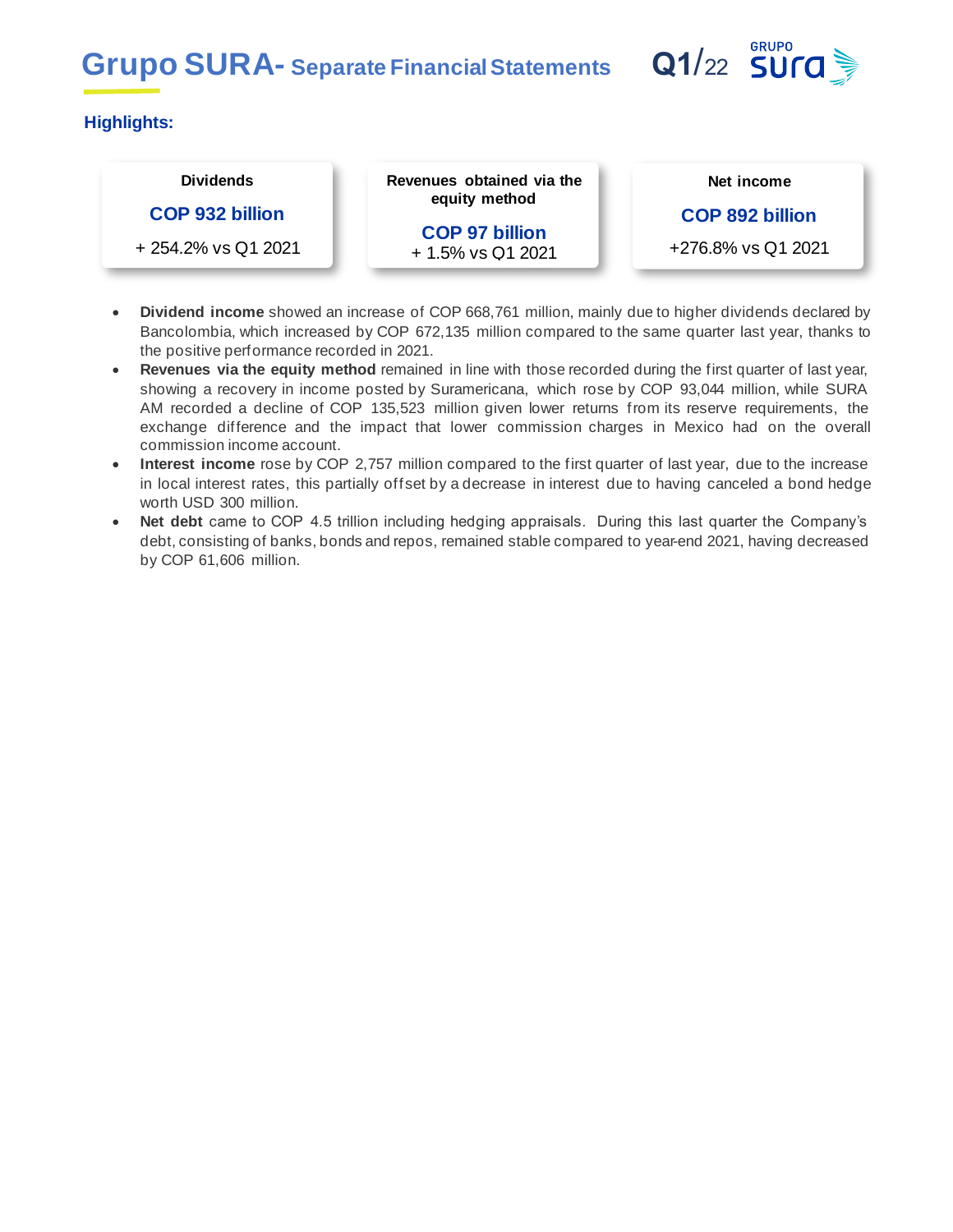

Figures in millions

# **1. Grupo SURA's consolidated financial statements detail:**

| <b>Balance sheet</b>                             | <b>Mar 22</b> | Dec 21      | $Var.$ % |
|--------------------------------------------------|---------------|-------------|----------|
| Assets                                           | 75,203,760    | 75,901,683  | $-0.9%$  |
| Liabilities                                      | 43,693,442    | 44,636,469  | $-2.1%$  |
| Equity                                           | 31,510,314    | 31,265,213  | 0.8%     |
| Equity attributable to ow ners of parent company | 28,890,992    | 28,596,539  | 1.0%     |
| Non-controlling interest                         | 2,619,322     | 2,668,674   | $-1.8%$  |
|                                                  |               |             |          |
| <b>Financial statements</b>                      | <b>1Q22</b>   | <b>1Q21</b> | $Var.$ % |
| Written premiums                                 | 5,753,708     | 4,754,226   | 21.0%    |
| Ceded premiums                                   | $-649,964$    | $-674,557$  | $-3.6%$  |
| Retained premiums (net)                          | 5,103,744     | 4,079,669   | 25.1%    |
| Adjustments to reserves                          |               |             |          |
|                                                  | 276,999       | 13,777      |          |

| Retained premiums (net)                         | 5,103,744    | 4,079,669    | 25.1%    |
|-------------------------------------------------|--------------|--------------|----------|
| Adjustments to reserves                         | 276,999      | 13,777       |          |
| <b>Retained earned premiums</b>                 | 5,380,743    | 4,093,446    | 31.4%    |
| Net return on investments at amortized cost     | 195,718      | 223,086      | $-12.3%$ |
| Gains (losses) at fair value                    | $-196,814$   | 27,155       |          |
| Commission income                               | 776,716      | 758,726      | 2.4%     |
| Services rendered                               | 72,268       | 62,516       | 15.6%    |
| Revenues via equity method                      | 542,785      | 239,488      | 126.6%   |
| Gains (losses) on sale of investments           | $-9,467$     | 16,050       |          |
| Other revenues                                  | 146,552      | 100,915      | 45.2%    |
| <b>Total revenues</b>                           | 6,908,501    | 5,521,382    | 25.1%    |
| <b>Total claims</b>                             | $-4,393,919$ | $-3,238,019$ | 35.7%    |
| Reimbursed claims                               | 719,256      | 299,113      | 140.5%   |
| <b>Retained claims</b>                          | $-3,674,664$ | $-2,938,906$ | 25.0%    |
| Brokerage commissions                           | $-809,929$   | $-666,004$   | 21.6%    |
| Insurance costs and expenses                    | $-435,116$   | $-331,211$   | 31.4%    |
| Services rendered                               | $-91,956$    | $-82,252$    | 11.8%    |
| Administrative expenses                         | $-428,482$   | $-380,116$   | 12.7%    |
| Employee benefits                               | $-469,783$   | $-429,019$   | 9.5%     |
| Fees                                            | $-88,366$    | $-62,671$    | 41.0%    |
| Depreciation and amortization                   | $-134,092$   | $-128,890$   | 4.0%     |
| Other expenses                                  | $-4,627$     | $-958$       | 383.0%   |
| <b>Total costs and expenses</b>                 | $-6,137,013$ | $-5,020,027$ | 22.3%    |
| <b>Operating profit</b>                         | 771,488      | 501,355      | 53.9%    |
| Profit/Loss at fair value - hedging derivatives | $-16,870$    | $-17,716$    | $-4.8%$  |
| Exchange differences, net                       | $-55,570$    | 5,183        |          |
| Interest expense                                | $-211,002$   | $-186,525$   | 13.1%    |
| <b>Financial Result</b>                         | $-283,442$   | $-199,058$   | 42.4%    |
| Earnings before tax                             | 488,046      | 302,297      | 61.4%    |
| Income tax                                      | $-46,360$    | $-92,823$    | $-50.1%$ |
| Net Income from continuing operations           | 441,686      | 209,474      | 110.9%   |
| Net Income from discontinued operations         | $-100$       | 1,714        |          |
| Net Income                                      | 441,587      | 211,188      | 109.1%   |
| Earnings - parent company                       | 429,271      | 194,230      | 121.0%   |
| Earnings - non-controlling interest             | 12,316       | 16,958       | $-27.4%$ |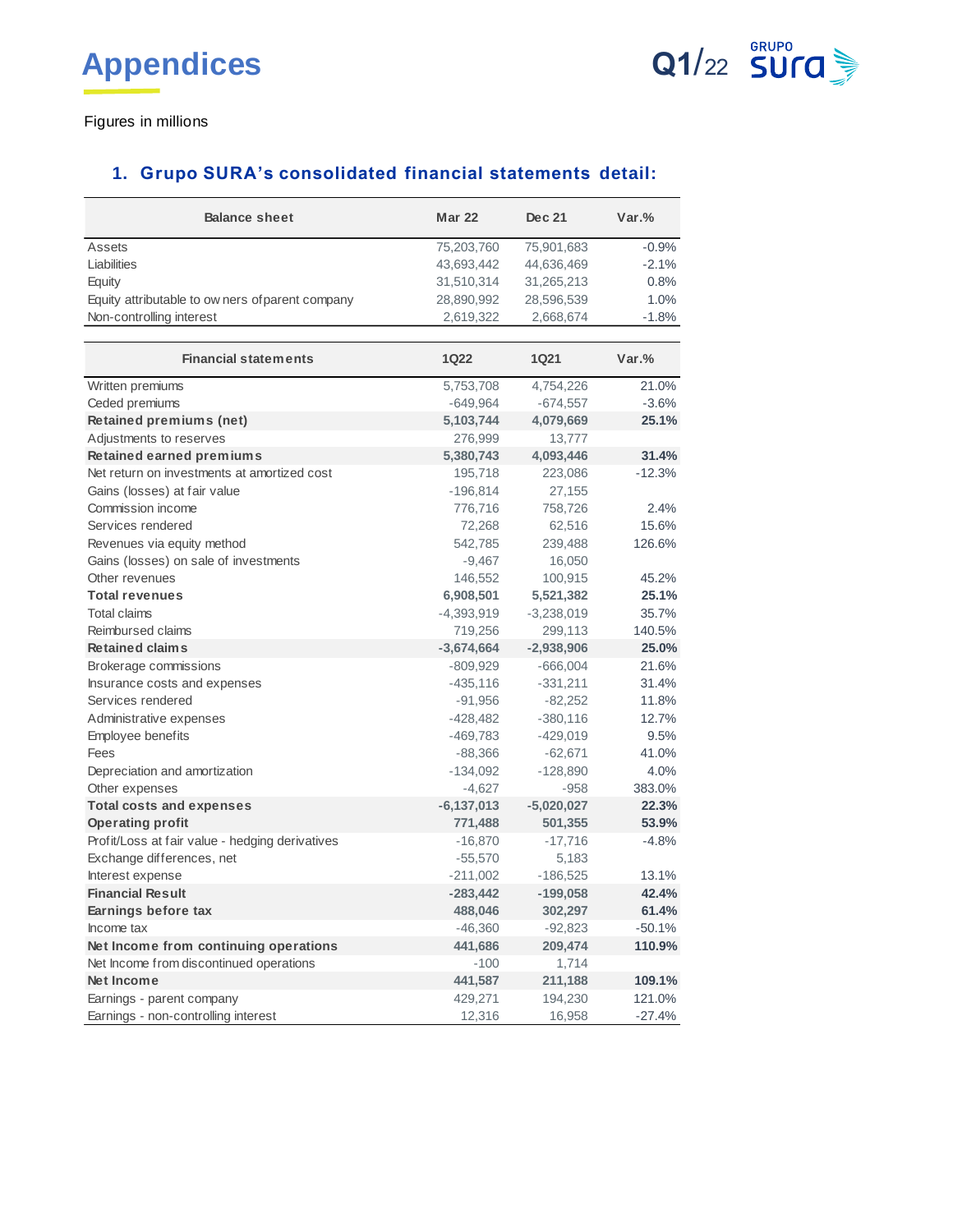



# **1.1Financial liabilities**

| Grupo SURA (holding)               | <b>Mar 22</b> | Dec 21    | $Var.$ % |
|------------------------------------|---------------|-----------|----------|
| Grupo SURA - Bonds                 | 3,994,095     | 4,276,843 | $-6.6%$  |
| <b>Banks</b>                       | 779.146       | 610,628   | 27.6%    |
| Repruchase agreement               | 55.645        | 3.021     | 1741.9%  |
| <b>Financial debt</b>              | 4,828,886     | 4,890,492 | $-1.3%$  |
| Derivatives                        | 279,208       | 302.049   | $-7.6%$  |
| Preferred dividends                | 459.902       | 460.066   | 0.0%     |
| <b>Total financial liabilities</b> | 5,567,996     | 5,652,607 | $-1.5%$  |
| Fair value-hedging derivates       | 558,576       | 347.230   | 60.9%    |
| Cash and cash equivalents          | 49.811        | 136.628   | $-63.5%$ |
| Net debt                           | 4,499,707     | 4,708,683 | $-4.4%$  |

*Note: Debt affected by hedging of bond derivates*

| <b>SURA AM</b>                       | <b>Mar 22</b> | Dec 21    | $Var.$ % |
|--------------------------------------|---------------|-----------|----------|
| <b>Bonds</b>                         | 3,241,675     | 3.395.666 | $-4.5%$  |
| <b>Banks</b>                         | 2.148         | 1.987     | 8.1%     |
| <b>Financial debt</b>                | 3,243,823     | 3,397,653 | $-4.5%$  |
| Derivates                            | O             | O         |          |
| <b>Total financial liabilities</b>   | 3,243,823     | 3.397.653 | $-4.5%$  |
| Fair value - hedging derivates       | 628,401       | 874.476   | $-28.1%$ |
| Financial liabilities, net of hedges | 2,615,422     | 2,523,177 | 3.7%     |

*Note: Debt affected by hedging of bond derivates*

| Suramericana                      | <b>Mar 22</b> | Dec 21    | $Var.$ % |
|-----------------------------------|---------------|-----------|----------|
| <b>Bonds</b>                      | 854.355       | 851.209   | 0.4%     |
| <b>Banks</b>                      | 424.964       | 436,509   | $-2.6%$  |
| <b>Suramericana</b>               | 1,279,319     | 1,287,718 | $-0.7%$  |
| Derivates                         | 7.510         | 19.910    | $-62.3%$ |
| <b>Total financial iabilities</b> | 1,286,829     | 1,307,628 | $-1.6%$  |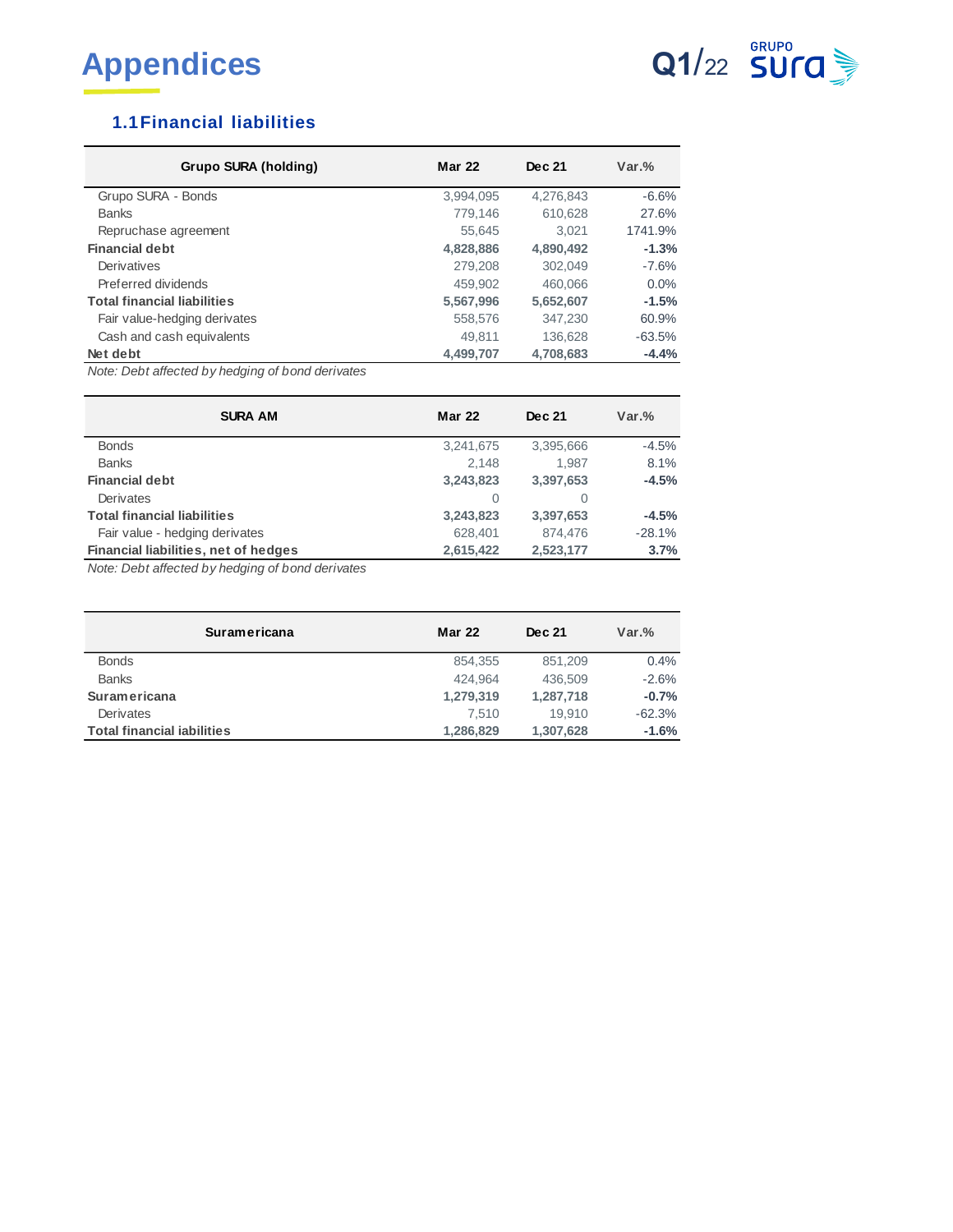

# **2. Suramericana's consolidated Financial Statements detail:**

| Results summary                      | <b>Mar 22</b> | Dec 21       | $Var.$ % |
|--------------------------------------|---------------|--------------|----------|
| Assets                               | 32,577,524    | 33,291,826   | $-2.1%$  |
| Liabilities                          | 27,390,360    | 28,109,843   | $-2.6%$  |
| Shareholders' equity                 | 5,179,615     | 5,174,044    | 0.1%     |
| Tangible equity                      | 4,068,383     | 4,063,731    | 0.1%     |
|                                      |               |              |          |
| <b>Financial Statement</b>           | 1022          | 1Q21         | $Var.$ % |
| Written premiums                     | 5,583,038     | 4,598,205    | 21.4%    |
| Ceded premiums                       | $-648,027$    | $-672,861$   | $-3.7%$  |
| <b>Retained premiums (net)</b>       | 4,935,011     | 3,925,344    | 25.7%    |
| Adjustments to reserves              | $-6,351$      | 67,243       |          |
| Retained earned premiums (REP)       | 4,928,660     | 3,992,587    | 23.4%    |
| Total claims                         | $-4,249,618$  | $-3,115,946$ | 36.4%    |
| Reimbursed claims                    | 719,256       | 299,113      | 140.5%   |
| <b>Retained claims</b>               | $-3,530,362$  | $-2,816,833$ | 25.3%    |
| Net commissions                      | $-647,257$    | $-529,336$   | 22.3%    |
| Revenues from services rendered      | 22,863        | 19,713       | 16.0%    |
| Costs from services rendered         | $-48,062$     | $-42,132$    | 14.1%    |
| Other operating expenses             | $-311,446$    | $-216,177$   | 44.1%    |
| <b>Tecnical Impairment</b>           | $-6,444$      | $-3,082$     | 109.1%   |
| <b>Technical result</b>              | 407,951       | 404,740      | 0.8%     |
| Administrative expenses              | $-682,572$    | $-597,544$   | 14.2%    |
| Amortizations and depreciations      | $-55,937$     | $-54,718$    | 2.2%     |
| Impairment                           | 801           | 986          | $-18.7%$ |
| <b>Underwriting profit</b>           | $-329,756$    | $-246,537$   | 33.8%    |
| Investment income                    | 376,233       | 199,275      | 88.8%    |
| Interest expenses                    | $-37,255$     | $-22,546$    | 65.2%    |
| Other non-operating income (expense) | 121,923       | 84,333       | 44.6%    |
| Earnings (losses) before tax         | 131,145       | 14,525       |          |
| Income tax                           | $-26,769$     | $-25,076$    | 6.8%     |
| Earnings (losses), net               | 104,376       | $-10,551$    |          |
| Earnings (losses) - parent company   | 104,205       | $-10,481$    |          |
| Amortization of M&A intangibles      | $-12,577$     | $-14,636$    | $-14.1%$ |
| A mortization deferred tax           | 3,920         | 3,861        | 1.5%     |
| <b>Adjusted net earnings</b>         | 112,862       | 294          |          |

# **2.1Suramericana - Breakdown of premiums by country:**

| Aujusteu net carmigs                                 |       |         |            | 1.14.044 | $-0T$   |           |       |           |            |         |
|------------------------------------------------------|-------|---------|------------|----------|---------|-----------|-------|-----------|------------|---------|
| 2.1 Suramericana - Breakdown of premiums by country: |       |         |            |          |         |           |       |           |            |         |
| By country                                           | Col   | Ch      | $M \times$ | Ara      | Br      | <b>SV</b> | Pan   | <b>RD</b> | Uru        | Sura Re |
| Var Y/Y (Local Ccy)                                  | 22.4% | $-8.9%$ | 41.4%      | 30.3%    | $-8.1%$ | $-3.6%$   | 17.0% | 24.6%     | $17.8\%$ - |         |
| $WP$ mar-22 (bn)                                     | 4.262 | 485     | 336        | 218      | 140     | 124       | 149   | 96        | 86         | 13      |
| Var Q/Q (Lolal Ccy)                                  | 22.4% | $-8.9%$ | 41.4%      | 30.3%    | $-8.1%$ | $-3.6%$   | 17.0% | 24.6%     | $17.8% -$  |         |
| WP Q1 2022 (bn)                                      | 4.262 | 485     | 336        | 218      | 140     | 124       | 149   | 96        | 86         | 13      |

# **2.2Suramericana - Breakdown of investment portfolio by country:**

| WP Q1 2022 (bn)                                                  | 4.262  | 485  | 336     | 218        | 140  | 124<br>149 | 96   | 86        |       |
|------------------------------------------------------------------|--------|------|---------|------------|------|------------|------|-----------|-------|
|                                                                  |        |      |         |            |      |            |      |           |       |
| 2.2 Suramericana - Breakdown of investment portfolio by country: |        |      |         |            |      |            |      |           |       |
|                                                                  |        |      |         |            |      |            |      |           |       |
| <b>Portfolio - Country</b>                                       | Ara    | Br   | Ch      | Col        | sv   | Mx         | Pan  | <b>RD</b> | Uru   |
| Yield*                                                           | 37.0%  | 7.2% | 9.2%    | 7.7%       | 5.3% | 3.6%       | 4.2% | 7.2%      | 10.6% |
| Portfolio value**                                                | 18.167 | 350  | 187.325 | 12.857.574 | 97   | 3.658      | 125  | 2.133     | 2.475 |
| $+4 - 1$ . The set of the set of $-1$ , $-1$ , $-1$ , $-1$       |        |      |         |            |      |            |      |           |       |

*\*Anualized quartely yields*

*\*Figures in local currency in millions*

*This return includes total financial income (P&L + Equity).*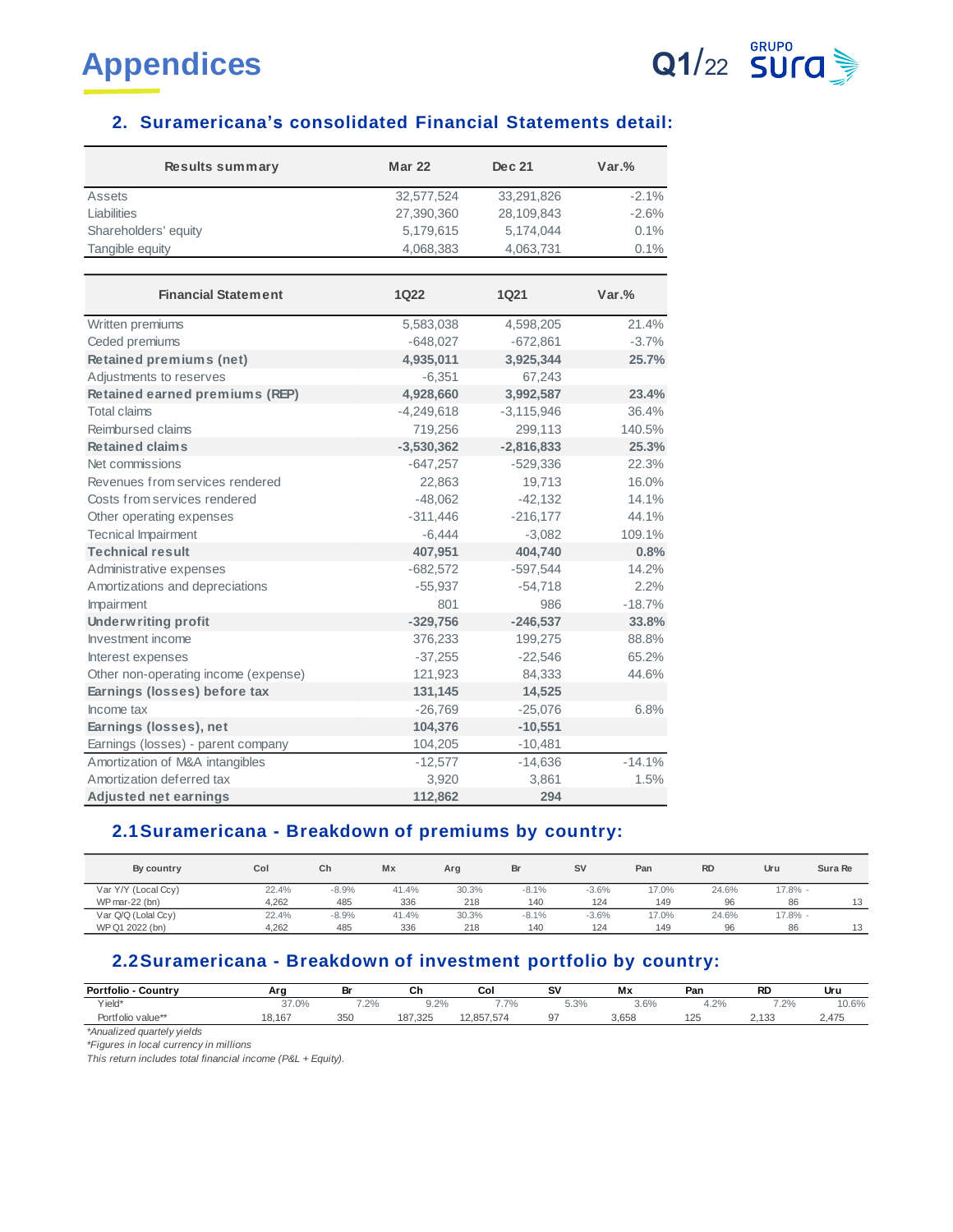

# **3. SURA AM's consolidated Financial Statements detail:**

| <b>Balance sheet</b>                             | <b>Mar 22</b> | Dec 21     | $*Var.$ %<br>Ex-Fx |
|--------------------------------------------------|---------------|------------|--------------------|
| Assets                                           | 20,251,567    | 20,752,262 | $-2.4%$            |
| Liabilities                                      | 10.375.714    | 10,570,955 | $-1.8%$            |
| Equity attributable to ow ners of parent company | 9.867.012     | 10.172.803 | $-3.0%$            |
| Equity                                           | 9,875,854     | 10,181,307 | $-3.0\%$           |

| <b>Financial statements</b>                               | <b>1Q22</b> | <b>1Q21</b> | $*Var.$ %<br>Ex-Fx |
|-----------------------------------------------------------|-------------|-------------|--------------------|
| Fee and commission income                                 | 609,281     | 620,955     | $-6.3%$            |
| Income from legal reserves (encaje)                       | $-81,100$   | 19,019      |                    |
| Income (expense) via equity method                        | 1,050       | 19,335      | $-94.6\%$          |
| Other operating income                                    | $-1.051$    | $-1.396$    | 7.7%               |
| <b>Operating revenues</b>                                 | 528,180     | 657,913     | $-23.2%$           |
| Total insurance margin                                    | 33,754      | 22,308      | 53.5%              |
| Sales operating expenses                                  | $-126,490$  | $-127,567$  | $-6.1%$            |
| Deferred Acquisition Costs - DAC                          | 15,010      | 10.953      | 20.1%              |
| Operating and administrative expenses                     | $-353,621$  | $-329,279$  | 3.3%               |
| <b>Operating expenses</b>                                 | $-465, 101$ | $-445,893$  | 0.1%               |
| <b>Operating earnings</b>                                 | 96,832      | 234,328     | $-60.5%$           |
| Financial income (expense)                                | $-56,970$   | $-47,579$   | 20.3%              |
| Income (expense) from derivatives and exchange difference | $-59,288$   | 2,243       |                    |
| Profit (loss) before taxes                                | $-19,426$   | 188,993     |                    |
| Income tax                                                | $-27,279$   | $-77,589$   | $-66.3%$           |
| Net income from continuing operations                     | $-46,705$   | 111,404     |                    |
| Net income from discontinued operations                   | 125         | 4,248       | $-97.3%$           |
| Net income (losses)                                       | $-46,580$   | 115,652     |                    |
| <b>Adjusted net income (losses)</b>                       | 27,034      | 192,493     | $-86.6%$           |

*\*Adding -back amortization of M&A intangibles*

# **3.1Legal reserve:**

| Legal reserve                                      | 1Q22       | <b>1Q21</b> | $*Var.$ %<br>Ex-Fx |
|----------------------------------------------------|------------|-------------|--------------------|
| Value of legal reserve (consolidated)              | 2,705,750  | 3,082,669   | $-12.2%$           |
| Income from return on legal reserve (consolidated) | $-81.100$  | 19.019      | $-526.4%$          |
| Consolidated annualized yield                      | $(12.0\%)$ | 2.5%        | $-585.8%$          |
| Chile                                              | $(17.7\%)$ | 3.0%        |                    |
| México                                             | $(7.5\%)$  | 0.4%        |                    |
| Perú                                               | $(4.8\%)$  | 1.9%        |                    |
| Colombia                                           | $(4.7\%)$  | 1.0%        |                    |
| Uruguay                                            | 1.5%       | 16.3%       |                    |

# **3.2Debt:**

| <b>De bt</b>        | <b>Mar 22</b> | Dec21     | $*Var.$ %<br>Ex-Fx |
|---------------------|---------------|-----------|--------------------|
| Hedged debt         | 2,725,973     | 2,641,062 | 3.2%               |
| Total debt          | 3,354,375     | 3,515,539 | $-4.6%$            |
| Cost of debt        | 6.42%         | 6.42%     |                    |
| Gross Debt / EBITDA | 2.3x          | 1.8x      |                    |

*Debt balance includes bonds issued, financial obligations and right- of- use liabilities.*